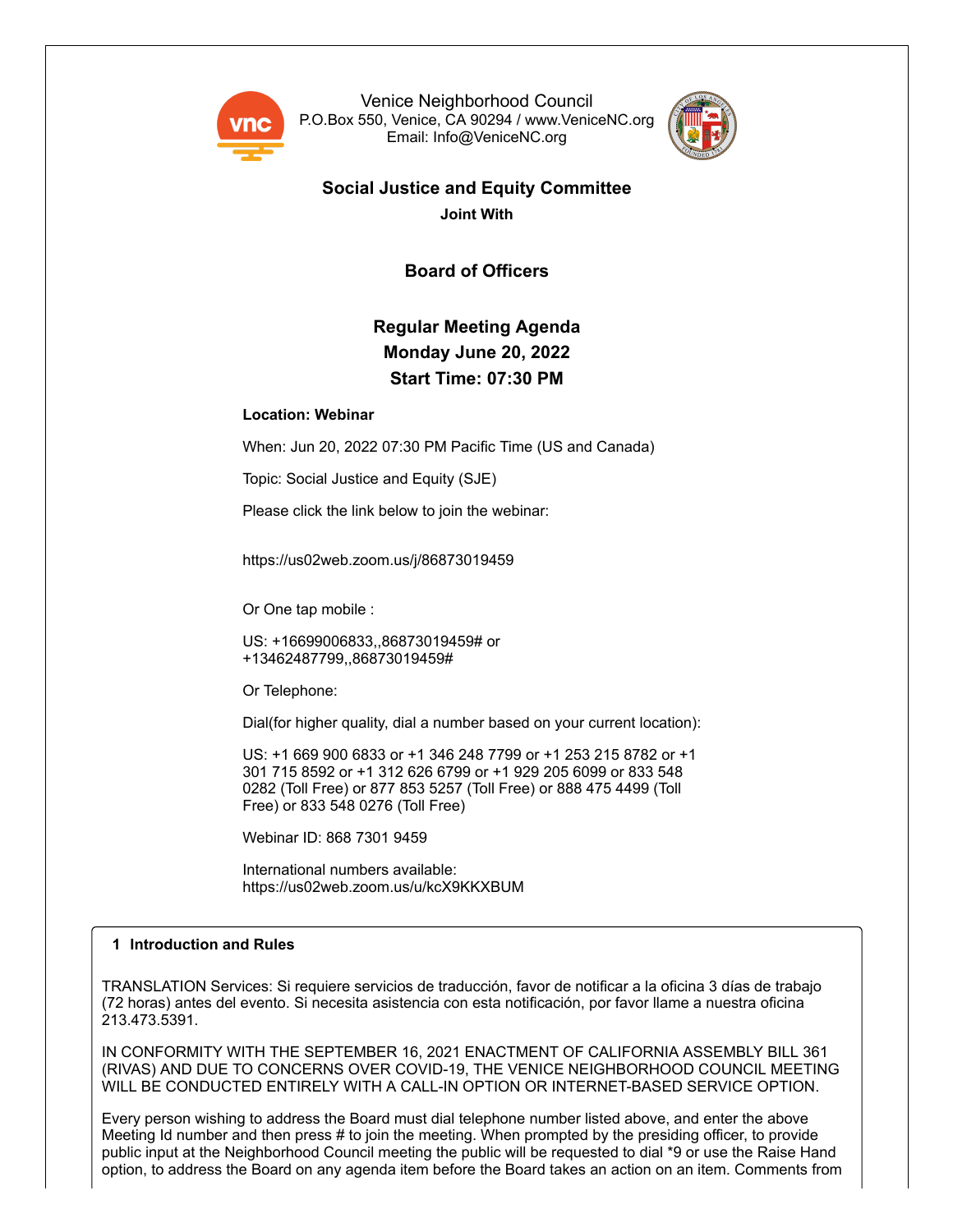the public on agenda items will be heard only when the respective item is being considered. Comments from the public on other matters not appearing on the agenda that are within the Board's jurisdiction will be heard during the General Public Comment period. Please note that under the Brown Act, the Board is prevented from acting on a matter that you bring to its attention during the General Public Comment period; however, the issue raised by a member of the public may become the subject of a future Board meeting. Public comment is limited to 30 seconds per speaker, unless adjusted by the presiding officer of the Board.

AB 361 Updates: Public comment cannot be required to be submitted in advance of the meeting, only real-time public comment is required. If there are any broadcasting interruptions that prevent the public from observing or hearing the meeting, the meeting must be recessed or adjourned. If members of the public are unable to provide public comment or be heard due to issues within the Neighborhood Council's control, the meeting must be recessed or adjourned. Version October 13, 2021 Any messaging or virtual background is in the control of the individual board member in their personal capacity and does not reflect any formal position of the Neighborhood Council or the City of Los Angeles.

As a covered entity under Title II of the Americans with Disabilities Act, the City of Los Angeles does not discriminate on the basis of disability and upon request will provide reasonable accommodation to ensure equal access to its programs, services, and activities. Sign language interpreters, assistive listening devices, or other auxiliary aids and/or services may be provided upon request. To ensure availability of services, please make your request at least 3 business days (72 hours) prior to the meeting by contacting the Department of Neighborhood Empowerment by calling (213) 978-1551 or email: NCsupport@lacity.org

Public Posting of Agendas - Neighborhood Council agendas are posted for public review as follows:

- 1. Beyond Baroque, 681 Venice Blvd., Venice, CA 90291
- 2. www.VeniceNC.com
- 3. You can also receive our agendas via email by subscribing to L.A. City's Early Notification System (ENS)

Notice to Paid Representatives - If you are compensated to monitor, attend, or speak at this meeting, City law may require you to register as a lobbyist and report your activity. See Los Angeles Municipal Code Section 48.01 et seq. More information is available at ethics.lacity.org/lobbying. For assistance, please contact the Ethics Commission at (213) 978-1960 or ethics.commission@lacity.org

Public Access of Records - In compliance with Government Code section 54957.5, non-exempt writings that are distributed to a majority or all of the board in advance of a meeting may be viewed at at our website: www.VeniceNC.org or at the scheduled meeting. In addition, if you would like a copy of any record related to an item on the agenda, please contact, Secretary@VeniceNC.org. Reconsideration and Grievance Process - For information on the NC's process for board action reconsideration, stakeholder grievance policy, or any other procedural matters related to this Council, please consult the NC Bylaws. The Bylaws are available at our Board meetings and our website www.VeniceNC.org

Virtual Board Meeting Rules.

- 1. Raise your hand (or when accessing by telephone, press \*9) if you have a public comment only WHEN we get to that specific item.
- 2. After you speak, please lower your hand.
- 3. All panelists (board members) and attendees (public) will be muted until the administrator unmutes you for comment.
- 4. Board members will get one chance to speak for a max of 2 minutes per item.
- 5. Public comment will be limited to one comment for 30 seconds per item.
- 6. Please do not raise your hand more then once per item.
- 7. Raise your hand at the start of the items you want to speak on. We will then close public comment and announce the last person to speak a few minutes after the start of the item.
- 8. No ceding your time to others will be allowed.
- 9. The meeting is being video and audio recorded.
- 10. The public will be able to listen and speak but their video will be disabled.

All presenters that have items to project are to send them to Secretary@VeniceNC.org and President@VeniceNC.org to have them shared with the meeting. Keep a copy of them on your desktop as a backup.

#### **2 Call To Order**

**3 Call To Order**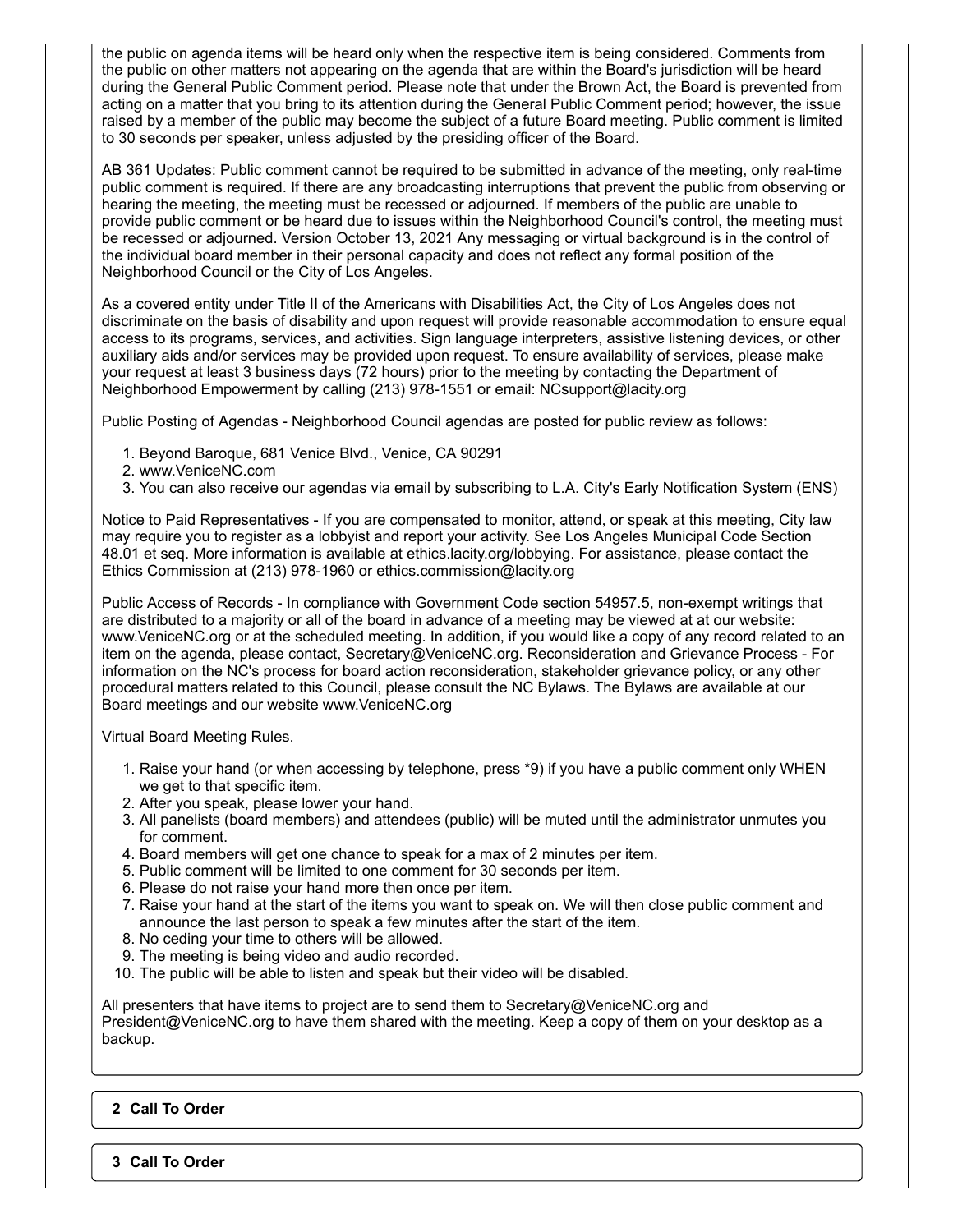#### **4 Roll Call:**

 $\Box$ Chie Lunn  $\Box$   $\Box$ Ansar Muhammad  $\Box$ Soledad Ursua

#### Attendance: 0 **Quorum: 2**

# **5 Discussion and possible action item Description:** How can we represent the cultural diversity that makes up Venice better? Let's get to know each other. Do you see divisions in Venice and if so do you feel a desire to have them broken down? What role can I play to uplift my community? Pictures of the original owner showing history of places that we see around as gentrified. What Events that you have attended in Venice. What were your likes and dislikes? If you were on the board how would you have made it better? Do you know your SLO? What is your relationship with your SLO? **MOTION: Maker: Second: Voter Tally ( 0 ):** Yea:**0** / Nay:**0** / Abstain:**0** / Recuse:**0** / Ineligible:**0**

#### **6** Adjournment

**BOARD MEETINGS:** The Venice Neighborhood Council holds its regular meetings on the third Tuesday of the month and may also call any additional required special meetings in accordance with its Bylaws and the Brown Act. All are welcome to attend.

**TRANSLATION Services:** Si requiere servicios de traducción, favor de notificar a la oficina 3 días de trabajo (72 horas) antes del evento. Si necesita asistencia con esta notificación, por favor llame a nuestra oficina 213.473.5391.

**PUBLIC ACCESS OF RECORDS:** In compliance with Government Code section 54957.5 the agenda and nonexempt writings that are distributed to a majority or all of the board members in advance of regular and special meetings may be viewed at Beyond Baroque (681 Venice Blvd), the Venice Library (501 S. Venice Blvd), and the VNC website (http://www.venicenc.org), or at the scheduled meeting. For a copy of any record related to an item on the agenda, please contact communications@venicenc.org. You can also receive our agendas via email by subscribing to L.A. City's Early Notification System at: www.lacity.org/your-government/governmentinformation/subscribe-meetings-agendas-and-documents/neighborhood

**PUBLIC INPUT AT NEIGHBORHOOD COUNCIL MEETINGS:** The public is requested to fill out a "Speaker Card" to address the Neighborhood Committee on any agenda item before the Neighborhood Committee takes action on an item. Comments from the public on agenda items will be heard only when the respective item is being considered. Comments from the public on other matters not appearing on the agenda that are within the Neighborhood Committee jurisdiction will be heard during the General Public Comment period. Please note that under the Brown Act, the Neighborhood Committee is prevented from acting on a matter that you bring to its attention during the General Public Comment period; however, the issue raised by a member of the public may become the subject of a future Neighborhood Committee meeting. Public comment is limited to 1 minute per speaker, unless adjusted by the presiding officer.